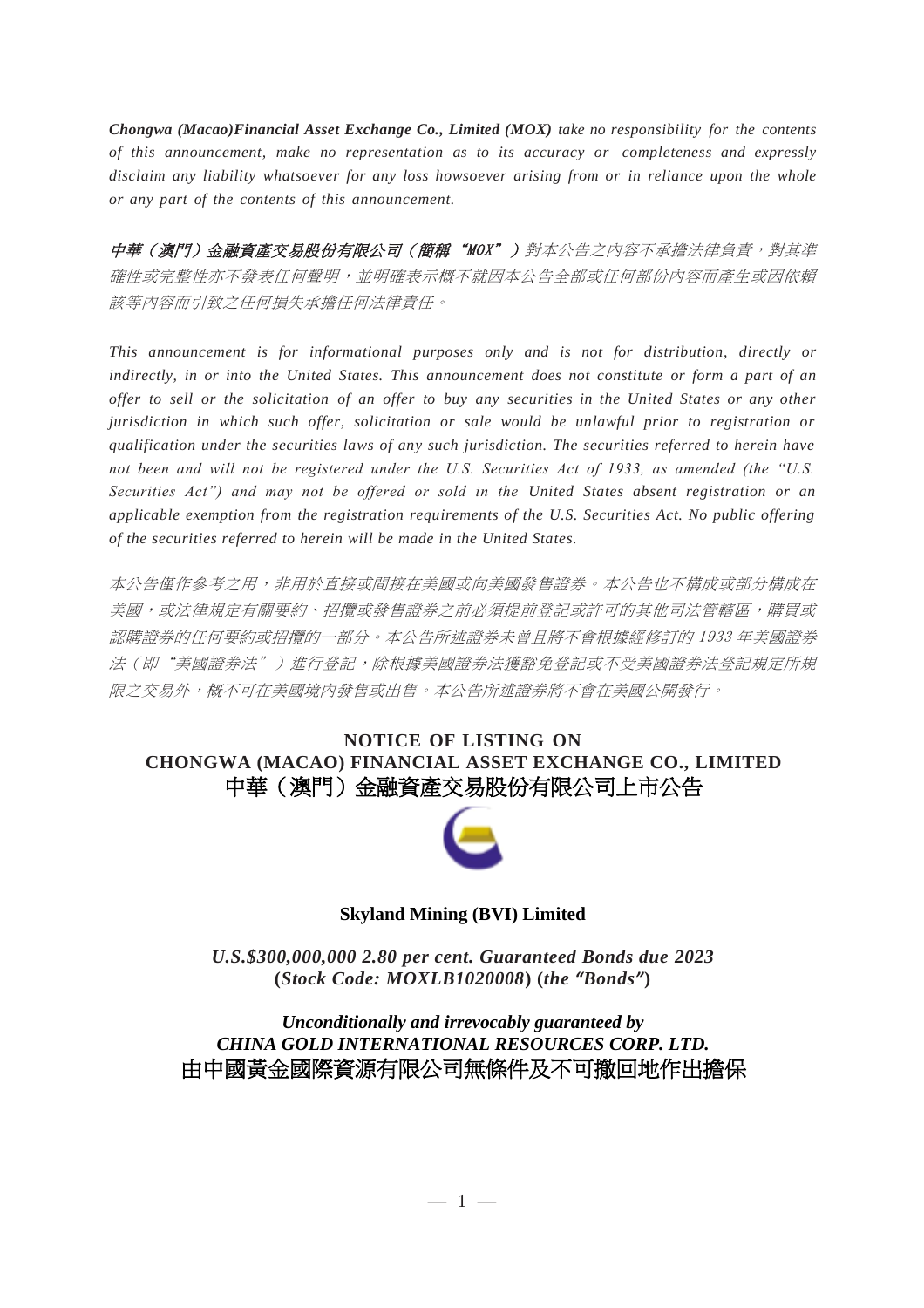## *Joint Global Coordinators* 聯席全球協調人

**Bank of China (Hong Kong) China International Capital Corporation**

# 聯席帳簿管理人及聯席牽頭經辦人

*Joint Bookrunners and Joint Lead Managers*

| Bank of China<br>(Hong Kong) | <b>China International Capital</b><br><b>Corporation</b> | <b>China Construction</b><br><b>Bank</b> (Asia) | <b>Citigroup</b> |
|------------------------------|----------------------------------------------------------|-------------------------------------------------|------------------|
| <b>Guotai Junan</b>          | <b>Shanghai Pudong</b>                                   | <b>Silk Road</b>                                | <b>Standard</b>  |
| <b>International</b>         | <b>Development Bank Hong Kong</b>                        | <b>International</b>                            | <b>Chartered</b> |
|                              | <b>Branch</b>                                            |                                                 | <b>Bank</b>      |